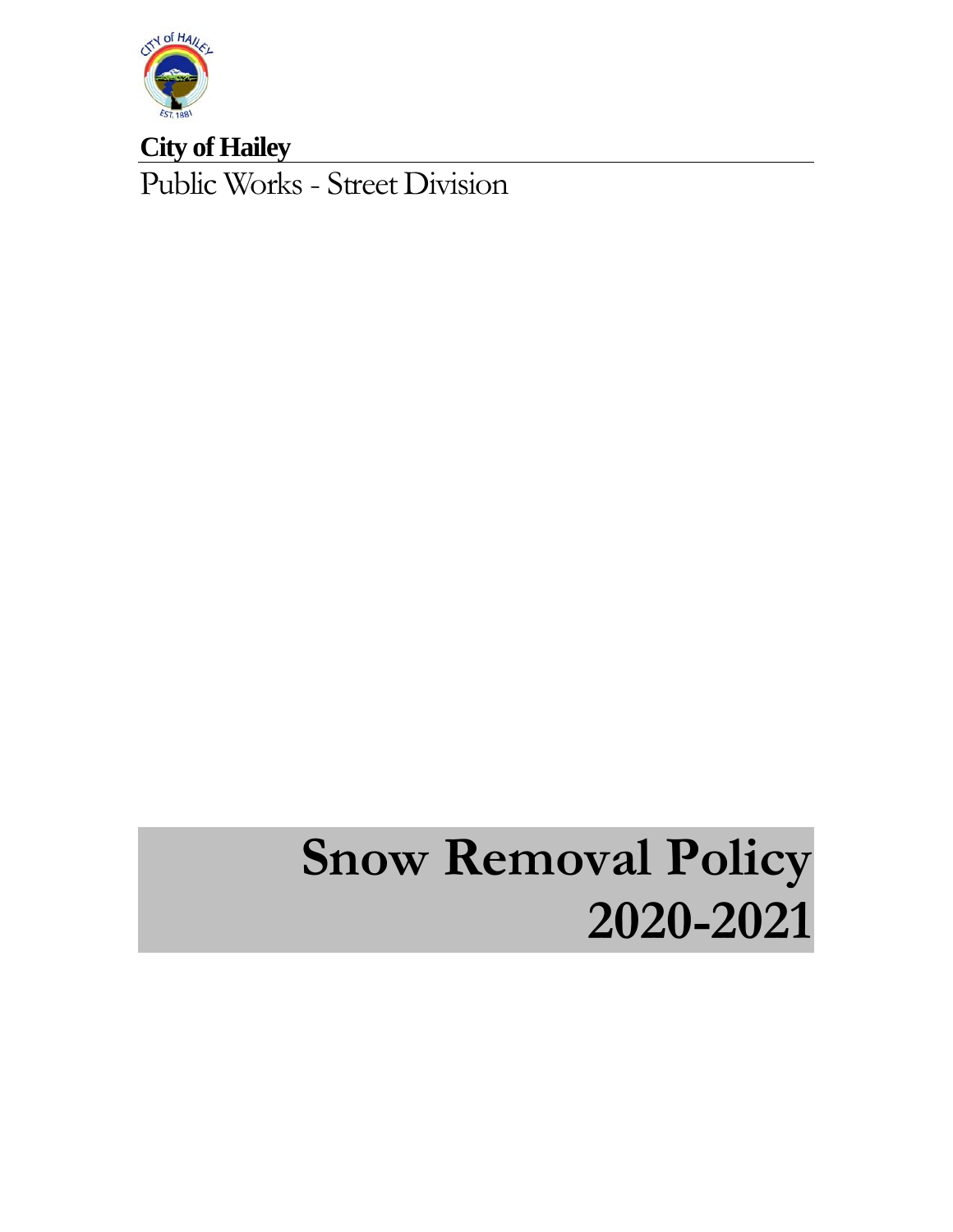

#### PRESEASON…

The Public Works Department's primary objective during the winter storm season is to provide safe transportation, emergency vehicle access to all citizens and support education and commerce during adverse weather conditions. In October, the Public Works Director and the Street Division Manager will meet to update this plan and develop a strategy to inform the general public of how their cooperation can help maximize the effectiveness of the snow removal operations.

The Street Division Manager will develop a report outlining equipment readiness and repairs needed for equipment; will develop a procedure for obtaining snow removal contracts and rental equipment; and outline the personnel required for snow removal work. The Public Works Director and Street Division Manager will meet with the Chief of Police to review vehicle towing procedures.

Public education is a key element to a successful snow removal plan. A press release will be issued in November and again in January that outlines impediments that restrict our ability to efficiently and safely conduct snow plowing operations. The Street Division will survey each street for encroachments that have occurred and "tag" each with a message outlining City Ordinances. The Police Department will provide warnings to vehicles that would be subject to towing during a snow event.

#### BEFORE THE STORM...

The Public Works Department will monitor the national weather service reports during the day to notify snow removal personnel that snow plowing is highly probable. The Street Division Manager or Crew Supervisor will assign personnel to be on first call if snow and ice control operations are implemented. To provide support as needed during a winter maintenance operation, the Street Division Manager will maintain on file the following information:

- \* The Snow and Ice Control Plan (current year)
- Status of materials
- List of operable and inoperable equipment
- List of primary personnel on alert status
- List of contracted services
- Location of storage sites
- List of support equipment/staff in the City of Hailey

#### DURING THE STORM...

#### Call Out Procedures:

Snow removal activities are generally performed during the night for safety and efficiency. For snow events occurring during the night the Police Officer on duty will monitor the accumulation of snow. When the accumulation is 3" or the weather pattern notes the likelihood of reaching 3" is imminent the Officer on duty will call the Street Division Manager to begin the call out of snow removal personnel. During the day the Public Works Department will monitor snow events and perform snow removal activities to the extent they can be safely performed. Sidewalks will be a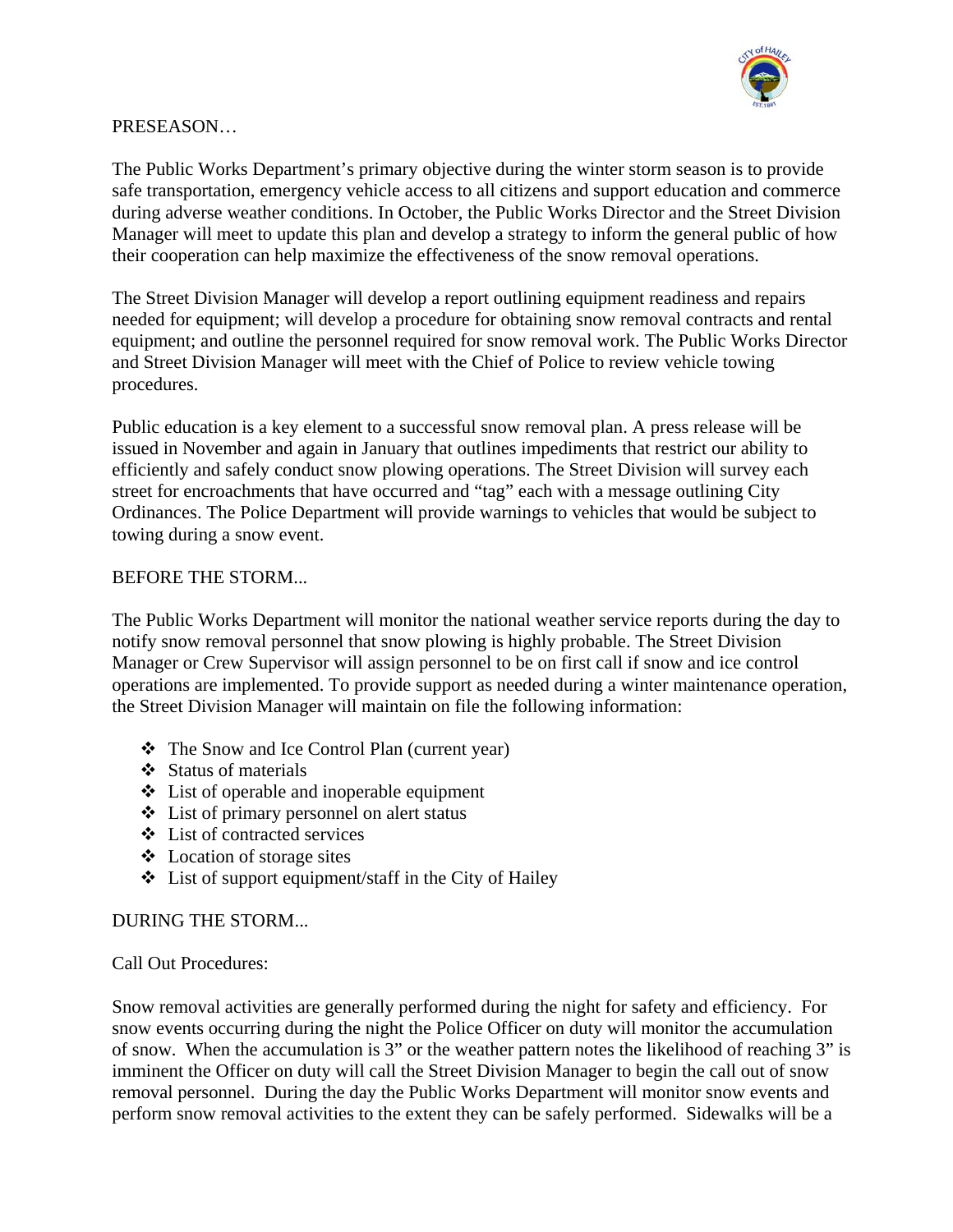

priority during the day if accumulations are presenting safety hazards to citizens.

The Street Division Manager shall develop and maintain all information needed to adequately, promptly, and verbally inform the Public Works Director of the status of work, personnel assignments, equipment and material needs, and facts concerning developing situations. Types of information which shall be assembled:

- $\triangle$  A city map with markers to designate problem areas and accidents
- $\triangle$  An equipment and personnel status report; number of personnel in the field, equipment in the field
- $\triangleleft$  Street condition status report to include Priority 1, 2, 3, and 4 streets
- Current status of materials
- Storm data, i.e., accumulated snowfall, temperature forecast, etc.
- Projected needs for personnel and equipment

All information will be summarized in a form which the Public Works Director can quickly review in either an emergency or routine daily reporting task. The Street Division Manager will serve as the communications link with field personnel, administrative personnel, and police dispatchers. The Public Works Director will respond to questions and requests from the general public.

The news media, School District, Blaine County and City of Hailey Fire and Police Departments will be informed of all street closings. The Public Works Director must approve all street closings before notices are issued.

#### **AFTER THE STORM...**

When the storm is over, the Street Division Manager will prepare a written review of the snow and ice control operations that will contain:

- Amount and cost of time and overtime hours for Street Division employees
- $\triangle$  Amount of all other time and costs, regular and overtime hours, for other divisions/departments
- Complete breakdown for contract equipment and cost
- Recommended additions and/or corrections to be made to the current Snow and Ice Control Plan

In addition to the above, begin the following procedures:

- Additional hauling and dumping operations needed
- Additional sanding as may be needed
- $\triangle$  Inspection of all equipment utilized during the storm
- Report needed equipment repairs
- $\triangle$  Inventory stockpile of sanding/de-icing material
- Cleaning of intersections as soon as possible
- $\triangleleft$  Have a post-meeting with all employees to discuss possible improvements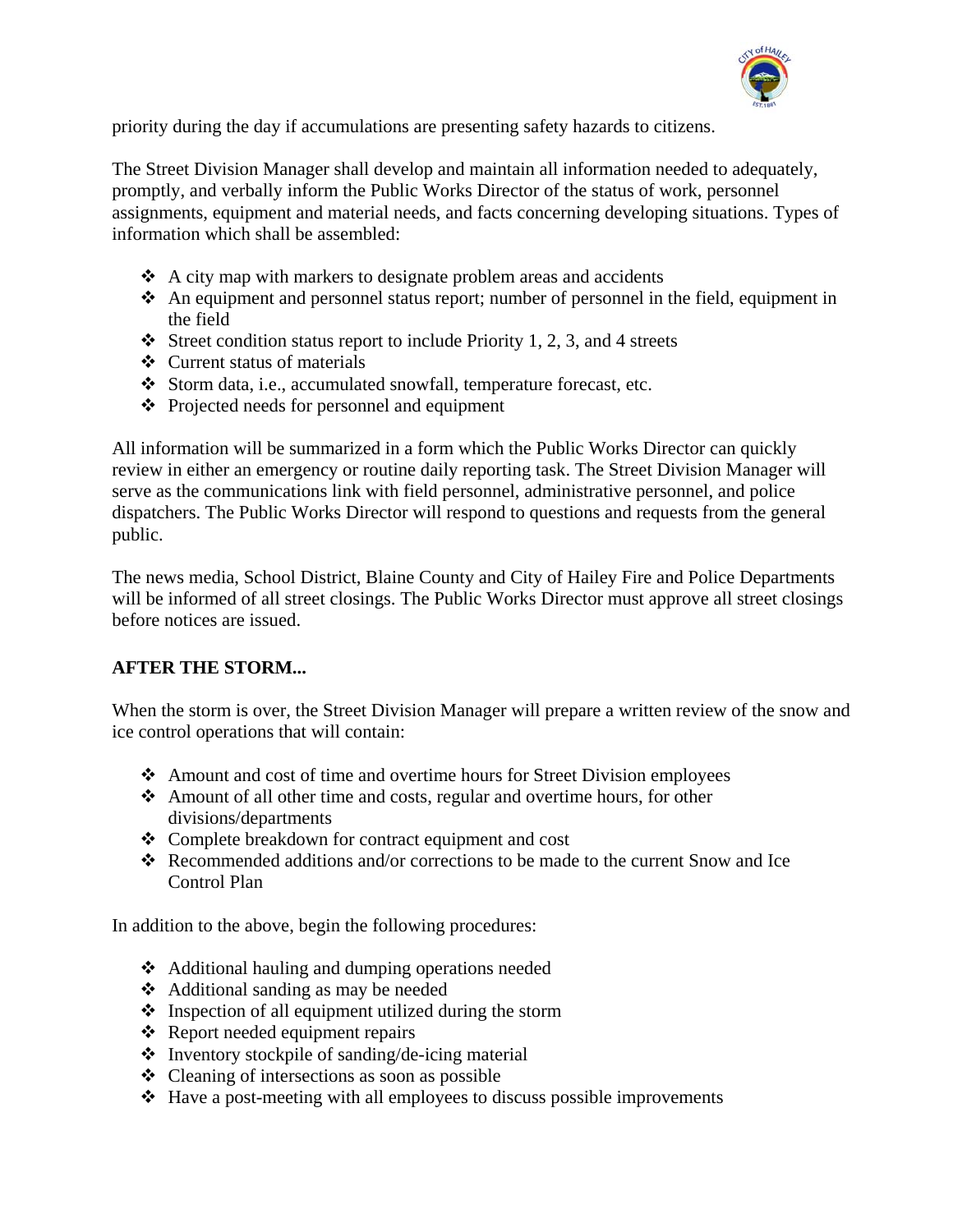

## **Duties and Responsibilities:**

This summary lists the major duties and responsibilities of various team members involved in the snow control plans for the City of Hailey.

## **Public Works Director**:

- ❖ Review snow removal plan annually
- $\triangleleft$  Coordinate public education efforts
- Authorize snow removal operations to begin
- Oversee Snow and Ice control operations
- Declare a snow emergency when conditions warrant
- $\triangle$  Open emergency operations center when conditions warrant
- Monitor weather forecasts
- $\triangleleft$  Respond to citizen complaints

### **Street Division Manager:**

- Provide annual safety training for all employees involved in snow removal operations
- Prepare equipment readiness reports
- $\triangle$  Examine snow storage areas for accessibility
- Coordinate snow removal operations
- Coordinate encroachment removal
- $\triangle$  Prepare written report at the completion of each snow event

The Public Works Director, Police Chief or their designees are the only persons authorized to instruct the Street Division personnel to close certain streets or portions of streets to traffic. Barricading and signage shall be done in accordance with the Manual Uniform Traffic Control Devices.

Specific complaints will be handled as directed by the Public Works Director, but will not hamper the established orderly operations as described herein. Driveways, residential or commercial, shall not be plowed open unless specifically authorized by the Public Works Director. Driveways that are blocked during ice peeling operations will be cleaned as soon as possible.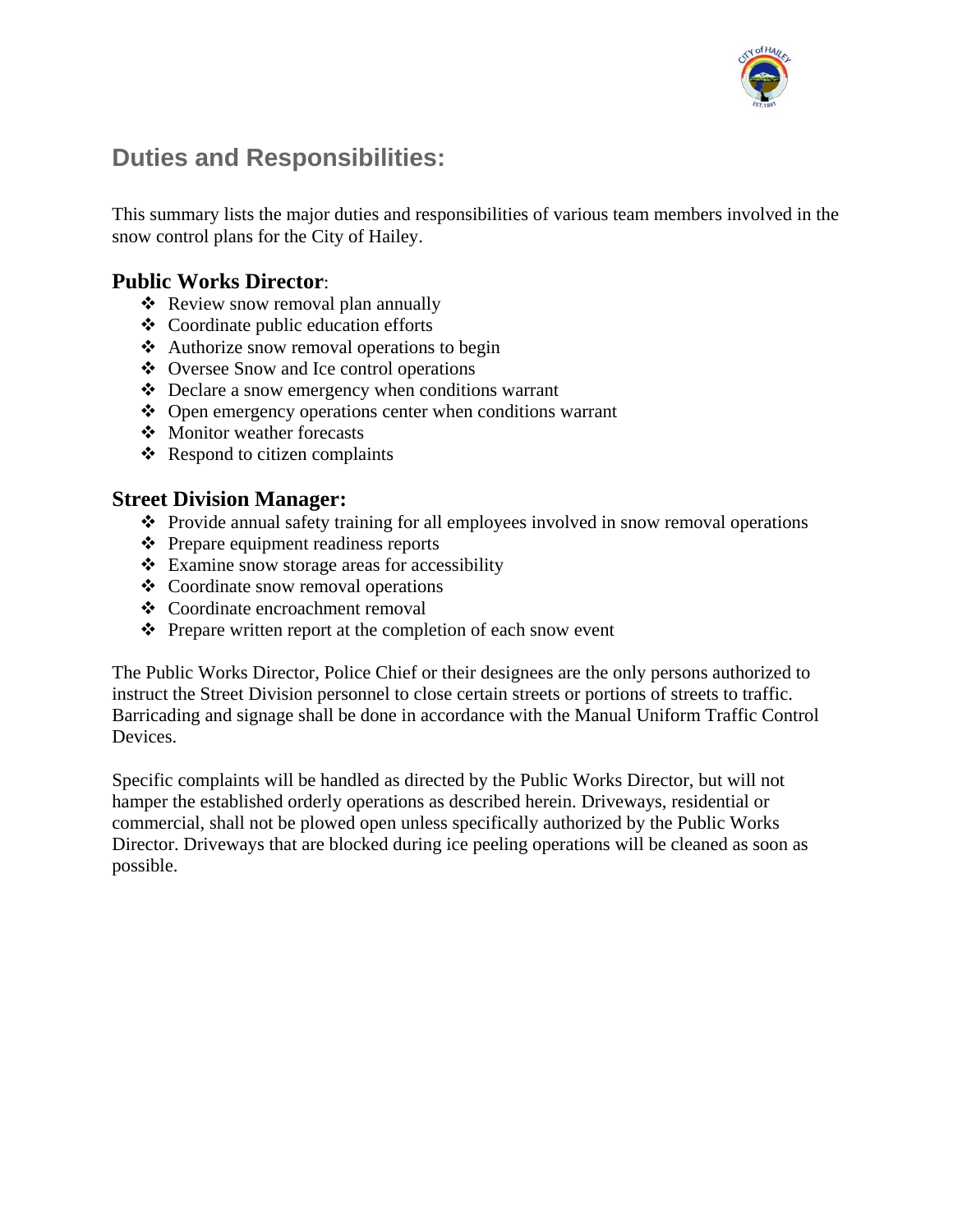

# **Storm Classifications**

The City of Hailey uses four storm categories and a Snow Emergency designation, defined as follows:

## **CATEGORY I**

0" - 3" of snow resulting in icy conditions throughout the city.

All main arterials, selected collector streets, bus routes, around schools, hazardous stops, hills and all emergency facilities are treated with sanding and de-icing material. **Special attention will be given to the North sides of buildings with curb and gutter for ice buildup. Sidewalks will be plowed as needed.** 

## **CATEGORY II**

3" - 6" of snow resulting in sleet and slushy conditions; streets are plowed throughout the city.

All main arterials, selected collector streets, bus routes, around schools, hazardous stops, hills and all emergency facilities are treated with sand and de-icing material if necessary.

## **CATEGORY III**

6" - 12" causing hazardous conditions.

All main arterials are plowed, treated with sand and de-icing material until the storm subsides. Then collector streets, bus routes, around schools, hazardous stops, hills and all emergency facilities are plowed and treated with sand and de-icing material.

## **CATEGORY IV**

A major snowstorm amounting to 12" or more.

Concentration is given to all main arterials and emergency facilities. Thereafter, collector streets, bus routes and around schools are treated with sand and de-icing material and plowed as soon as possible. Residential streets are plowed and treated with de-icing material as soon as priorities allow, at the discretion of the Public Works Director.

## **SNOW EMERGENCY**

A Snow Emergency will be declared when either the predicted snowfall over a 24 hour period exceeds 12" or when actual snowfall exceeds 12". A media release will be issued to inform the public of this declaration and the plans for snow removal work including the plowing activities in accordance with the Category IV snowstorm activities noted above. If the snowfall exceeds 12" overtime or Comp time will be authorized as needed during the event.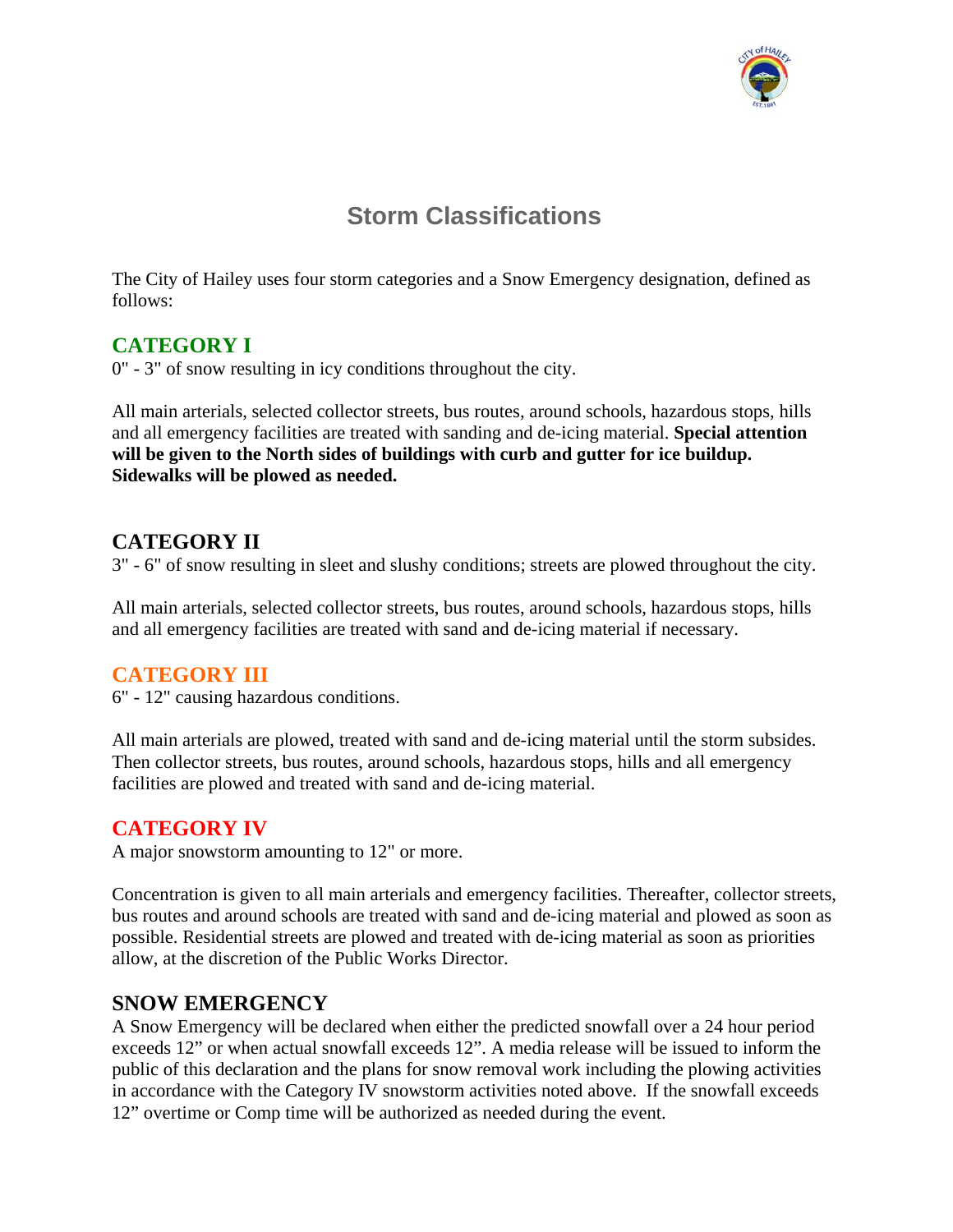

# **STREET SNOW REMOVAL PRIORITY**

**Priority 1 Routes:** All main arterials and selected collectors considered to be the minimum network which must be kept open to provide a transportation system connecting hospitals, police and fire stations. These roads include: Main St., River St., 2nd Ave., 3rd Ave., McKercher Blvd., Myrtle St., Bullion St., Croy St., Elm St. (Main to 3rd), Fox Acres Rd., Woodside Blvd., Countryside Blvd., Airport Way, Aviation Dr.

**Priority 2 Routes:** Selected collectors, bus routes, and around schools. These roads include: Eastridge Dr., Cedar St., Silverstar Dr., War Eagle Dr., Robinhood, Northridge Dr., 4th Ave., Elm St. (Main to Aspen Dr.), Maple St., Buckhorn Rd., Quigley Rd., Empty Saddle, Sixth Ave, Mother Lode Loop, and Glenbrook Dr. including Industrial Park.

**Priority 3 Routes**: All other selected collectors completing the network covering the major traffic volume streets and selected **"Hot Spots"** such as intersections, hills, and known routes for disabled individuals.

**Priority 4 Routes:** All remaining streets, such as residential and local streets.

Except for unusual conditions, all priority 1, 2, and 3 streets will be kept open and maintained. When this is not possible, the priority 3 streets will be dropped first, and, if necessary, the priority 2 streets will be dropped. The priority 1 streets will be kept open at all times. The snow routes have been established so that regardless of which priorities are dropped, the remaining portion will be one connected, continuous system.

If snow accumulation completely blocks traffic movement, the priority 4 streets will be plowed when the crews are able to complete their higher priority routes. It is to be emphasized that plowing of priority 4 streets may not occur at all unless the Public Works Director determines the snowfall depth and/or drifting warrant such action. Equipment, however, will be provided as necessary to respond to emergency situations.

When plowed snow either restricts or interferes with traffic, snow will be loaded and hauled to pre-determined storage sites. Because of traffic volumes, the majority of hauling will be done at non-peak traffic volume times and will normally start when the storm ends. The Public Works Director declares a snow emergency in accordance with the definition.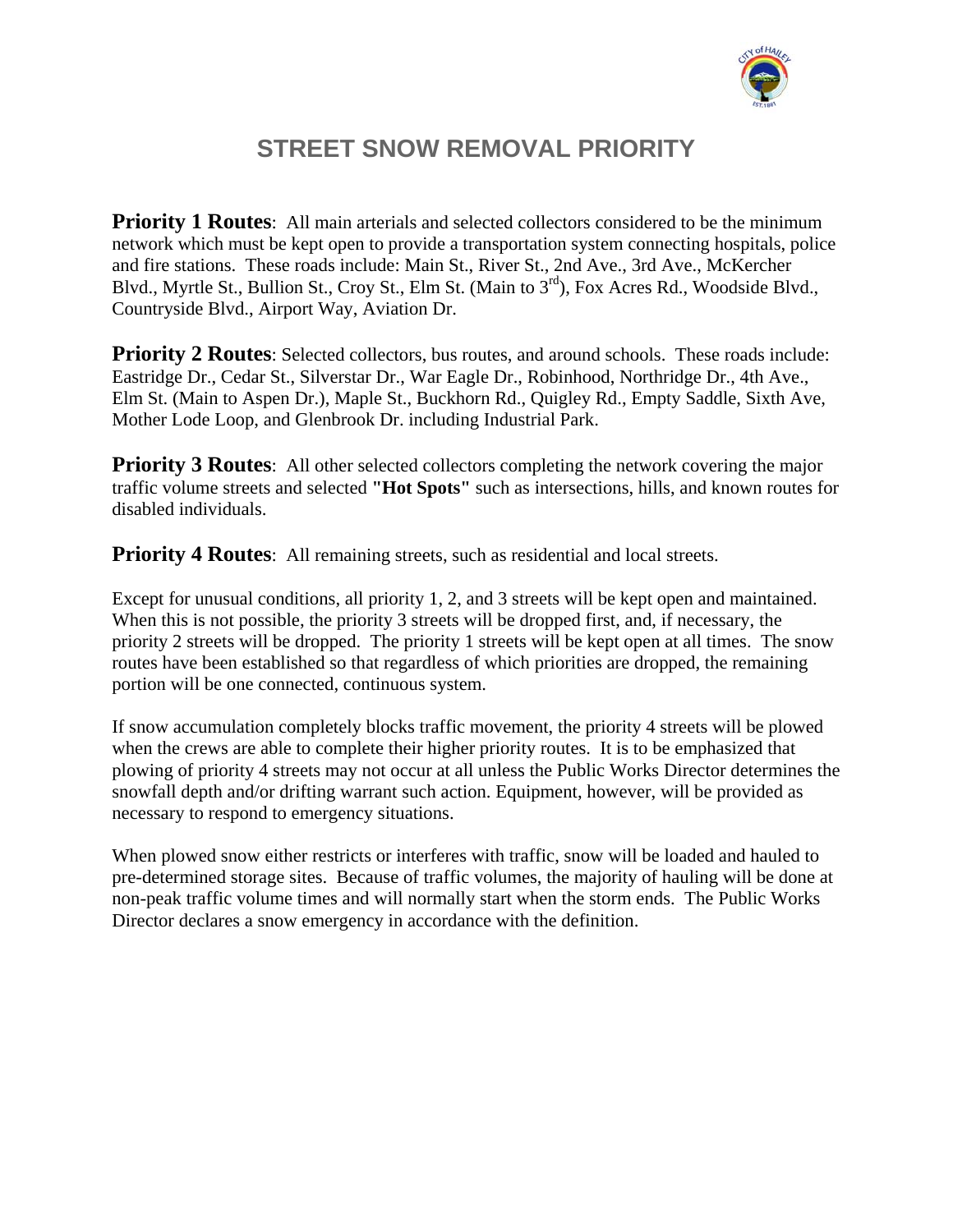

#### **PRIVATE STREET POLICY**

Designated Private Streets, generally marked with blue street signs; e.g. all cul-de-sacs, dead ends, Airport West off streets, Jack Pine & Ponderosa, Little Indio Lane & Poulsen Rd.; are not maintained or plowed by city personnel. Private parking areas adjacent to public streets; e.g. Hailey Park Townhouses; are also the responsibility of the private property owners or homeowners' associations.

#### **SIDEWALK POLICY**

Priority Sidewalk Routes:

- 1. Main Street and east side of Woodside Blvd. sidewalks will be plowed and deiced as soon as possible during and after storms.
- 2. School routes along Elm and Cobblestone Streets, outside public facilities (i.e. City Hall, Library, Blaine County offices, Police Department, and emergency service buildings, sidewalks with curb and gutter between Main Street to River Street and Main Street to First Avenue, west side of Woodside Blvd.

During a CATEGORY III and CATEGORY IV storm, one pass will be made on Main Street and the east side of Woodside Blvd. Additional cleaning will be prioritized as time and resources allow.

#### **PARKING POLICY**

From November  $1<sup>st</sup>$  to May 1st vehicles may not park within 6' of the asphalt from midnight to 7:00 a.m. on all city streets. This is simply the most effective way to keep cars off the street, a crucial factor in accomplishing an effective snow control plan. Snow emergency routes are posted with signs along the designated streets and will be enforced when necessary.